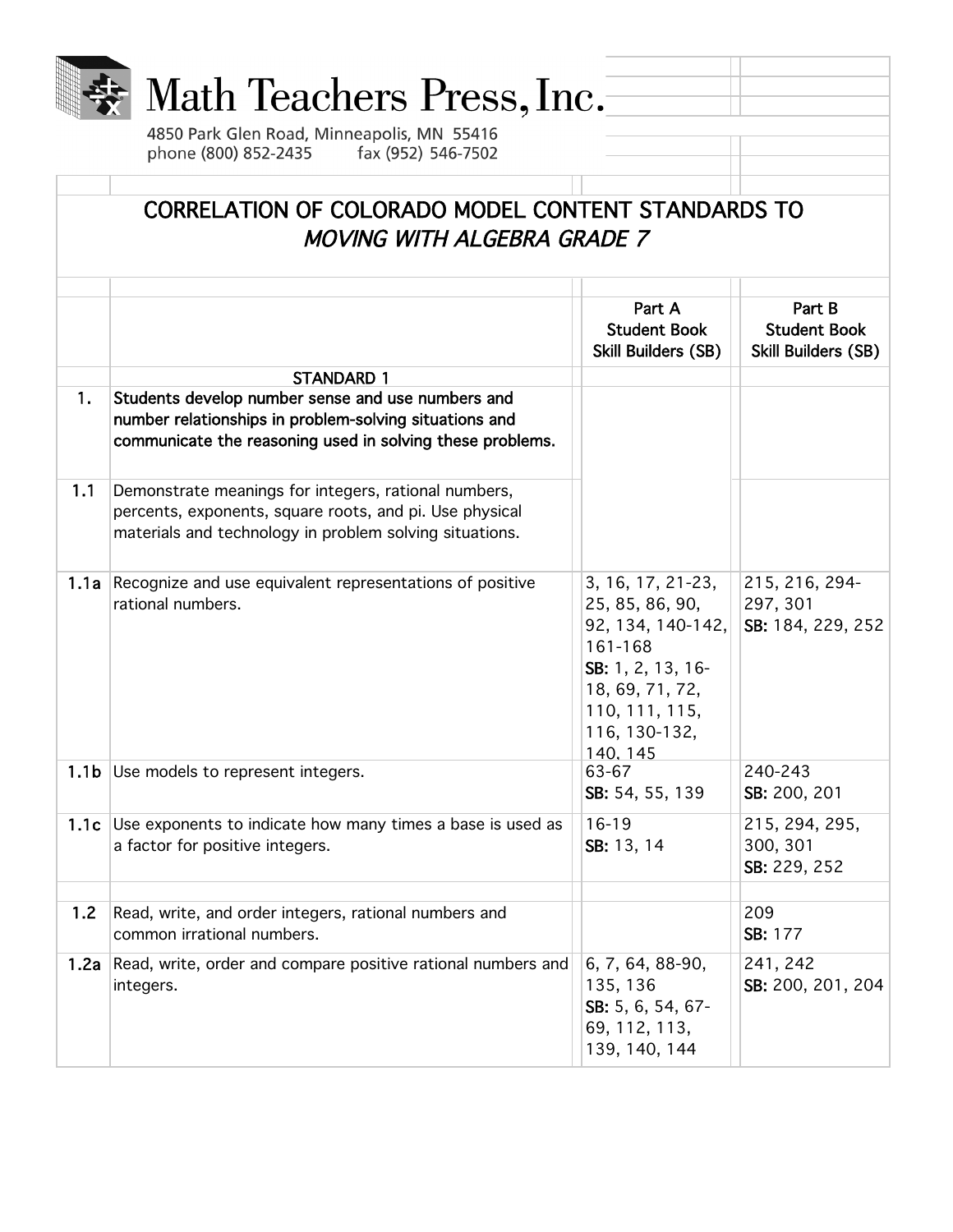|      |                                                                                                                                                                                                                                        | Part A<br><b>Student Book</b>                                                                                                                             | Part B<br><b>Student Book</b>                                          |
|------|----------------------------------------------------------------------------------------------------------------------------------------------------------------------------------------------------------------------------------------|-----------------------------------------------------------------------------------------------------------------------------------------------------------|------------------------------------------------------------------------|
|      |                                                                                                                                                                                                                                        | <b>Skill Builders (SB)</b>                                                                                                                                | <b>Skill Builders (SB)</b>                                             |
|      | 1.2b Locate positive rational numbers and integers on a number<br>line.                                                                                                                                                                | 62-65, 67, 84, 89,<br>130, 131, 137<br>SB: 54, 55, 65,<br>104, 107, 139                                                                                   | 241-243<br>SB: 200, 201                                                |
| 1.3  | Apply number theory concepts (for example, primes, factors,<br>multiples) to represent numbers in various ways.                                                                                                                        | 16, 17, 20-23, 25<br>SB: 13, 15-18                                                                                                                        |                                                                        |
|      | 1.3a Describe numbers by their characteristics (for example, even,<br>odd, prime, composite, divisibility, square).                                                                                                                    | 16, 17, 20, 21<br>SB: 13, 15, 16                                                                                                                          | 215, 216, 301,<br>304<br>SB: 184, 229                                  |
| 1.4  | Use the relationships among fractions, decimals, and<br>percents, include the concepts of ratio and proportion in<br>problem-solving situations.                                                                                       |                                                                                                                                                           |                                                                        |
| 1.4a | Use the relationships among fractions, decimals and percents<br>including the concepts of ratio and proportion in problem<br>solving situation.                                                                                        | 169, 171-179<br>SB; 133-138                                                                                                                               | 222, 225-227,<br>275-278<br>SB: 187-189, 191,<br>192, 222, 223,<br>246 |
| 1.6  | Use number sense to estimate and justify the reasonableness<br>of solutions to problems involving integers, rational numbers,<br>and common irrational numbers.                                                                        |                                                                                                                                                           |                                                                        |
|      | 1.6a Estimate, solve and justify the reasonableness of solutions to<br>problems involving positive rational numbers or integers.                                                                                                       | 30-33, 41, 51-55,<br>59, 103-106, 116-<br>119, 145, 146,<br>158-160, 172<br>SB: 25-28, 42-46,<br>51-53, 84-88,<br>100, 101, 119,<br>124, 128, 129,<br>135 | 275<br>SB: 217, 218,<br>245, 246                                       |
|      | <b>STANDARD 2</b>                                                                                                                                                                                                                      |                                                                                                                                                           |                                                                        |
| 2.   | Students use algebraic methods to explore, model, and<br>describe patterns and functions involving numbers, shapes,<br>data, and graphs in problem-solving situations and<br>communicate the reasoning used in solving these problems. |                                                                                                                                                           |                                                                        |
| 2.1  | Represent, describe, and analyze patterns and relationships<br>using tables, graphs, verbal rules, and standard algebraic<br>notation.                                                                                                 |                                                                                                                                                           |                                                                        |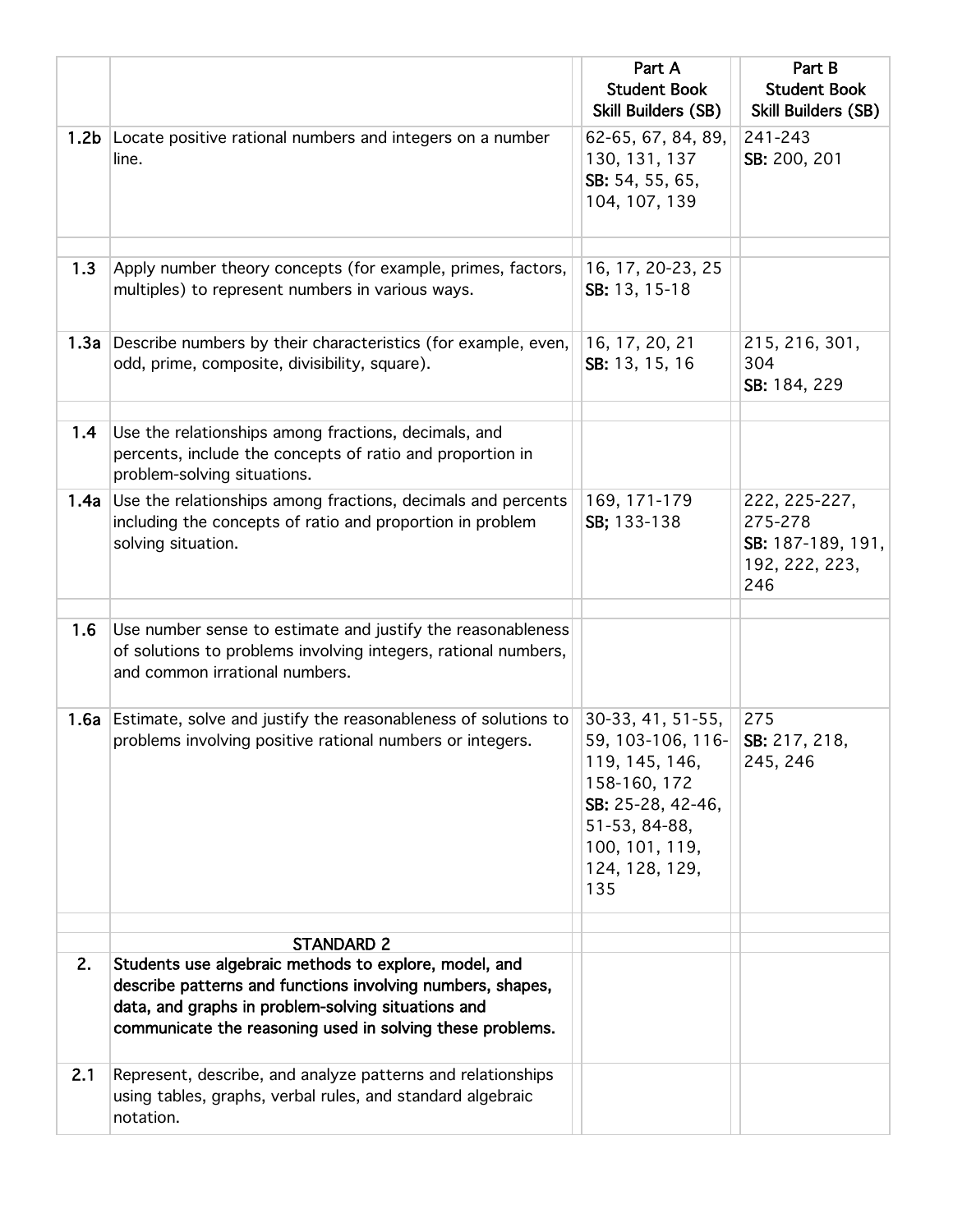|     |                                                                                                                                                                                                                                       | Part A<br><b>Student Book</b><br>Skill Builders (SB) | Part B<br><b>Student Book</b><br><b>Skill Builders (SB)</b>                                     |
|-----|---------------------------------------------------------------------------------------------------------------------------------------------------------------------------------------------------------------------------------------|------------------------------------------------------|-------------------------------------------------------------------------------------------------|
|     | 2.1a Represent, describe, and analyze numeric or geometric<br>patterns involving common positive rational numbers or<br>integers using tables, graphs, rules, or symbols.                                                             | 35, 85-88, 122<br>SB: 30, 66, 102,<br>140            | 199, 307-309<br>SB: 234, 235                                                                    |
| 2.2 | Describe patterns using variables, expressions, equations and<br>inequalities in problem-solving situations.                                                                                                                          |                                                      |                                                                                                 |
|     | 2.2a Solve problems by representing and analyzing patterns<br>involving positive rational numbers or integers using tables,<br>graphs, or rules.                                                                                      |                                                      | 231-234, 273,<br>274, 279, 280<br>SB: 196-199, 224                                              |
| 2.3 | Analyze functional relationships to explain how a change in<br>one quantity results in a change in another (for example, how<br>the area of a circle changes as the radius increases, or how a<br>person's height changes over time). |                                                      |                                                                                                 |
|     | 2.3a Predict and describe how a change in one quantity results in<br>a change in another quantity in a linear relationship.                                                                                                           |                                                      | 311-317<br>SB: 236-239, 254                                                                     |
| 2.5 | Solve simple linear equations in problem-solving situations<br>using a variety of methods (informal, formal, graphical) and a<br>variety of tools (physical, materials, calculators, computers).                                      |                                                      |                                                                                                 |
|     | 2.5a Solve simple linear equations in problems solving situations<br>using a variety of methods (informal, formal, or graphic).                                                                                                       |                                                      | 273-280<br>SB: 222-224, 246                                                                     |
|     | 2.5b Translate written words to algebraic expressions/equations<br>and conversely, algebraic expressions/equations to words.                                                                                                          |                                                      | 249-252, 273,<br>274, 276, 277,<br>279, 280, 332,<br>333<br>SB: 207, 208, 222-<br>224, 245, 246 |
|     | <b>STANDARD 3</b>                                                                                                                                                                                                                     |                                                      |                                                                                                 |
| 3.  | Students use data collection and analysis, statistics, and<br>probability in problem-solving situations and communicate<br>the reasoning used in solving these problems.                                                              |                                                      |                                                                                                 |
| 3.1 | Read and construct displays of data using appropriate<br>techniques (for example, line graphs, circle graphs, scatter<br>plots, box plots, stem-and-leaf plots) and appropriate<br>technology.                                        |                                                      |                                                                                                 |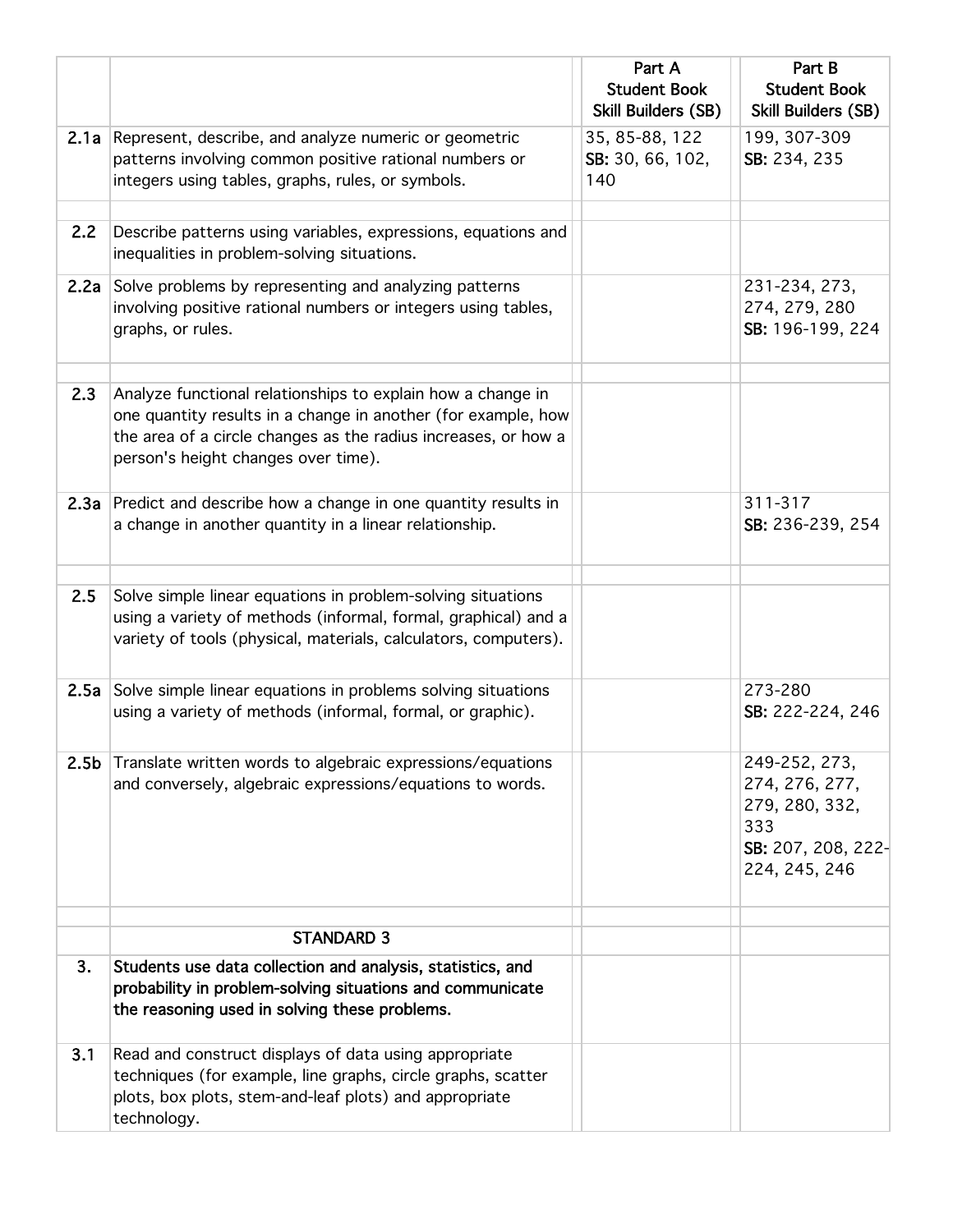|      |                                                                                                                                                                  | Part A                                            | Part B                                            |
|------|------------------------------------------------------------------------------------------------------------------------------------------------------------------|---------------------------------------------------|---------------------------------------------------|
|      |                                                                                                                                                                  | <b>Student Book</b><br><b>Skill Builders (SB)</b> | <b>Student Book</b><br><b>Skill Builders (SB)</b> |
|      | 3.1a Construct a histogram or stem and leaf from a set of given<br>data.                                                                                         |                                                   |                                                   |
|      | <b>3.1b</b> Read, interpret and draw conclusions from histograms, circle<br>graphs, stem and leaf plots, and scatter plots.                                      | 179<br>SB: 101                                    |                                                   |
| 3.2  | Display and use measures of central tendency, such as mean,<br>median, and mode, and measures of variability, such as range<br>and quartiles.                    |                                                   |                                                   |
|      | <b>3.2a</b> Given a display of data (for example, line plot, stem and leaf<br>plot, list of data), determine the mean, mode, median and<br>range.                | 56, 57<br>SB: 47-50                               |                                                   |
| 3.3  | Evaluate arguments that are based on statistical claims.                                                                                                         |                                                   |                                                   |
|      | 3.3a Evaluate arguments that are based on measures of central<br>tendency or data displays.                                                                      |                                                   |                                                   |
| 3.4  | Formulate hypotheses, draw conclusions, and make                                                                                                                 |                                                   |                                                   |
|      | convincing arguments based on data analysis.                                                                                                                     |                                                   |                                                   |
| 3.4a | Analyze data and draw conclusions to predict outcomes<br>based on data displays such as histograms and stem and leaf<br>plots.                                   |                                                   |                                                   |
| 3.6  | Make predictions and compare results using both                                                                                                                  |                                                   |                                                   |
|      | experimental and theoretical probability drawn from real-<br>world problems.                                                                                     |                                                   |                                                   |
|      | 3.6a Report the probability of an even in fraction, decimal and<br>percent form.                                                                                 |                                                   |                                                   |
|      | <b>3.6b</b> Determine the probability of simple independent events (for<br>example, tossing a coin and rolling a die).                                           |                                                   |                                                   |
|      | <b>3.6c</b> Make predictions based on theoretical probability.                                                                                                   |                                                   |                                                   |
| 3.7  | Use counting strategies to determine all the possible                                                                                                            |                                                   |                                                   |
|      | outcomes from an experiment (for example, the number of<br>ways students can line up to have their picture taken).                                               |                                                   |                                                   |
|      | <b>3.7a</b> Determine the number of possible outcomes for a given<br>event using a variety of strategies, such as: tree diagrams, or<br>organized lists.         |                                                   |                                                   |
|      | <b>STANDARD 4</b>                                                                                                                                                |                                                   |                                                   |
| 4.   | Students use geometric concepts, properties, and<br>relationships in problem-solving situations and communicate<br>the reasoning used in solving these problems. |                                                   |                                                   |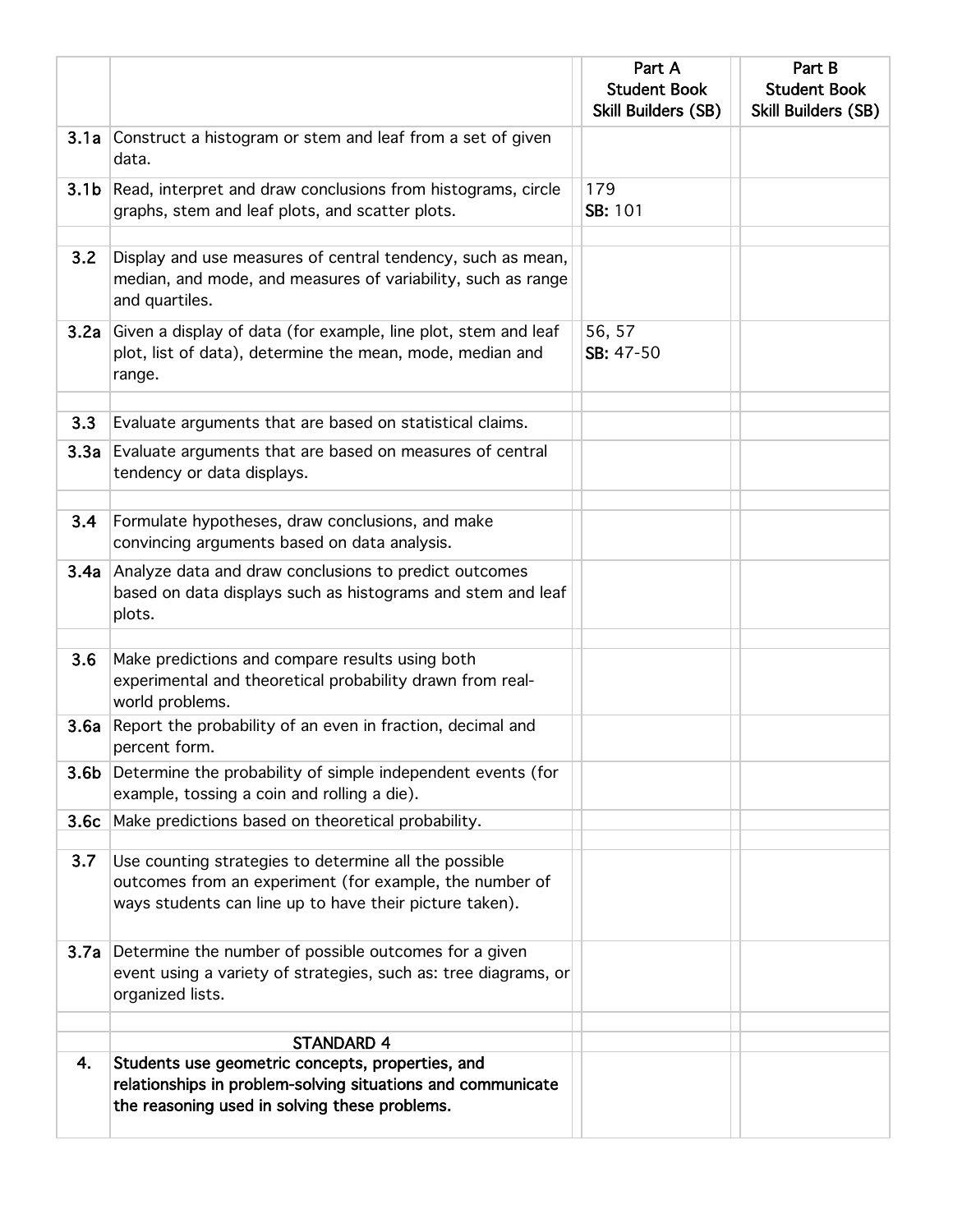|                  |                                                                                                                                                                                 | Part A<br><b>Student Book</b><br><b>Skill Builders (SB)</b> | Part B<br><b>Student Book</b><br><b>Skill Builders (SB)</b>            |
|------------------|---------------------------------------------------------------------------------------------------------------------------------------------------------------------------------|-------------------------------------------------------------|------------------------------------------------------------------------|
| 4.2              | Describe, analyze, and reason informally about the properties<br>(for example, parallelism, perpendicularity, congruence) of<br>two- and three dimensional figures.             |                                                             | 182-185, 187-<br>200, 203<br>SB: 169, 170                              |
|                  | 4.2a Describe, analyze and reason informally about the attributes<br>of two- and three-dimensional shapes (for example, angles,<br>sides, edges, faces, vertices).              |                                                             | 182-185, 187-200<br>SB: 148, 149, 155-<br>167                          |
| 4.3              | Apply the concepts of ratio, proportion, and similarity in<br>problem-solving situations.                                                                                       | 122<br>SB: 102                                              | 222, 225-227,<br>275-278<br>SB: 187-189, 191,<br>192, 222, 223,<br>246 |
|                  | 4.3a Identify and compare similar shapes using ratio, proportion,<br>or scale factor.                                                                                           |                                                             | 223, 224, 226,<br>227<br>SB: 190-192                                   |
| 4.4              | Solve problems using coordinate geometry.                                                                                                                                       |                                                             |                                                                        |
|                  | 4.4a Construct a coordinate graph and plot ordered integer pairs<br>in all four quadrants.                                                                                      |                                                             | 201, 202, 310<br>SB: 168                                               |
| 4.5              | Solving problems involving perimeter and area in two<br>dimensions, and involving surface area and volume in three<br>dimensions.                                               |                                                             | 206-214<br>SB: 174-183                                                 |
|                  | 4.5a Solve problems involving the circumference of a circle<br>(formulas not provided).                                                                                         |                                                             | 209                                                                    |
| 4.5 <sub>b</sub> | Solve problems involving the areas of circles, triangles, and<br>parallelograms (formulas not provided).                                                                        |                                                             | SB: 181                                                                |
|                  | 4.5c solve problems involving the surface area of rectangular<br>prisms (formulas not provided).                                                                                |                                                             |                                                                        |
| 4.6              | Transforming geometric figures using reflections,<br>translations, and rotations to explore congruence.                                                                         |                                                             |                                                                        |
| 4.6a             | Use reflections, translations, and/or rotations, to determine<br>congruence between figures.                                                                                    |                                                             | 204<br>SB: 171, 172                                                    |
|                  | <b>STANDARD 5</b>                                                                                                                                                               |                                                             |                                                                        |
| 5.               | Students use a variety of tools and techniques to measure,<br>apply the results in problem-solving situations, and<br>communicate the reasoning used in solving these problems. |                                                             |                                                                        |
| 5.1              | Estimate, use, and describe measures of distance, perimeter,<br>area, volume, capacity, weight, mass, and angle comparison.                                                     |                                                             | 186, 187, 206-<br>214<br>SB: 155, 174-182                              |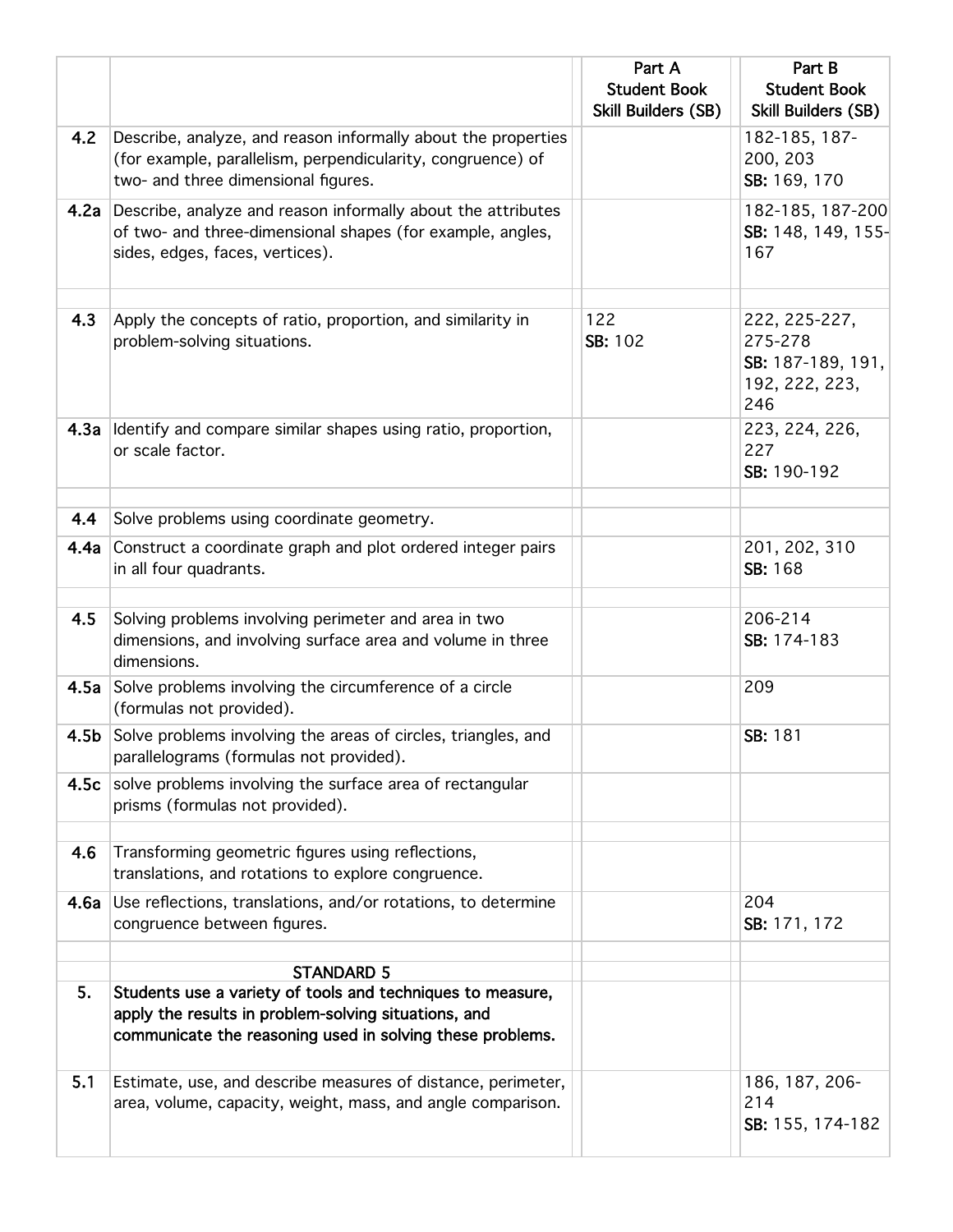|                  |                                                                                                                                                                                                                                                                                        | Part A<br><b>Student Book</b><br>Skill Builders (SB) | Part B<br><b>Student Book</b><br><b>Skill Builders (SB)</b> |
|------------------|----------------------------------------------------------------------------------------------------------------------------------------------------------------------------------------------------------------------------------------------------------------------------------------|------------------------------------------------------|-------------------------------------------------------------|
|                  | 5.1a Estimate the area of irregular shapes, angle measurements,<br>or weight of common objects.                                                                                                                                                                                        |                                                      | 186, 197, 211,<br>234<br>SB: 165, 199                       |
| 5.2              | Estimate, make, and use direct and indirect measurements to<br>describe and make comparisons.                                                                                                                                                                                          |                                                      |                                                             |
|                  | 5.2a Estimate, make and use direct and indirect measurements to<br>describe and make comparisons.                                                                                                                                                                                      |                                                      | 225<br>SB: 189                                              |
| 5.3              | Read and interpret various scales including those based on<br>number lines, graphs, and maps.                                                                                                                                                                                          |                                                      |                                                             |
|                  | 5.3a Read and interpret scales on number lines, graphs and maps<br>(for example, given a map and a scale, determine the<br>distance between two point on the map).                                                                                                                     |                                                      | 226, 227<br>SB 191, 192                                     |
| 5.3 <sub>b</sub> | Select the appropriate scale for a given problem (for<br>example, using the appropriate scale when setting up a graph<br>or intervals on a histogram).                                                                                                                                 |                                                      | 312-314, 316<br>SB: 236-239, 254                            |
| 5.4              | Develop and use formulas and procedures to solve problems<br>involving measurement.                                                                                                                                                                                                    |                                                      |                                                             |
| 5.4a             | Develop and use procedures or formulas to solve problems<br>involving area of polygons (for example, trapezoids, regular<br>hexagons, regular octagons).                                                                                                                               |                                                      | 210, 211<br>SB: 178, 179                                    |
| 5.5              | Describe how a change in an object's linear dimensions<br>affects its perimeter, area, and volume.                                                                                                                                                                                     |                                                      |                                                             |
|                  | 5.5a Describe how a change in an object's linear dimensions<br>affects its perimeter and area (for example, how a change in<br>the radius or diameter will affect the circumference and area<br>of a circle).                                                                          |                                                      | 209, 210<br>SB: 183                                         |
| 5.6              | Select and use appropriate units and tools to measure to the<br>degree of accuracy required in a particular problem-solving<br>situation.                                                                                                                                              |                                                      |                                                             |
|                  | 5.6a Select and use appropriate units and tools to measure to the<br>degree of accuracy required in a particular problem-solving<br>situation (for example, reconstruct a replica of a given<br>figure).                                                                               |                                                      | 228-230<br>SB: 193-195, 253                                 |
|                  | <b>STANDARD 6</b>                                                                                                                                                                                                                                                                      |                                                      |                                                             |
| 6.               | Students link concepts and procedures as they develop and<br>use computational techniques, including estimation, mental<br>arithmetic, paper-and-pencil, calculators, and computers, in<br>problem-solving situations and communicate the reasoning<br>used in solving these problems. |                                                      |                                                             |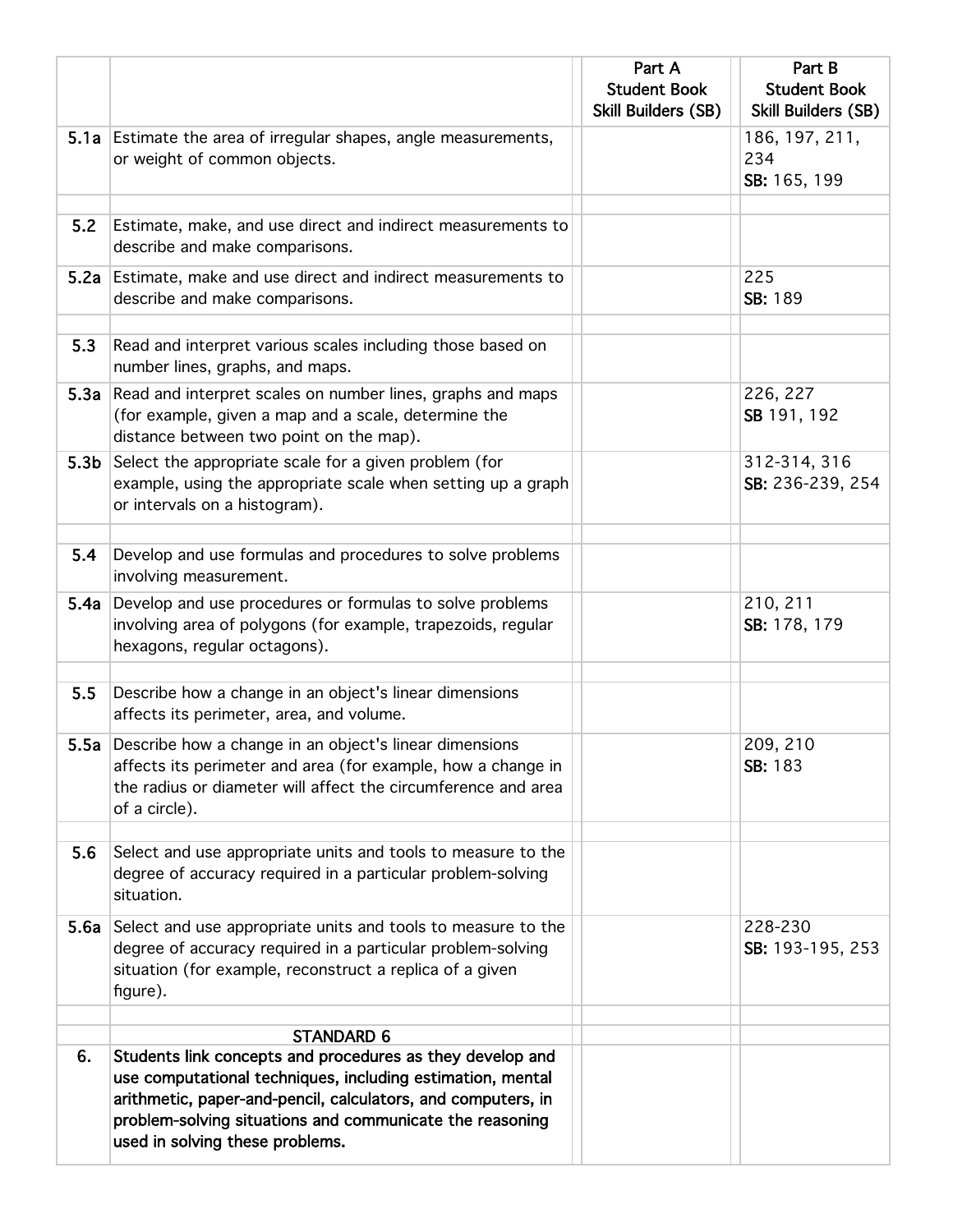|                  |                                                                                                                                         | Part A<br><b>Student Book</b><br>Skill Builders (SB)                                                                                                                          | Part B<br><b>Student Book</b><br><b>Skill Builders (SB)</b> |
|------------------|-----------------------------------------------------------------------------------------------------------------------------------------|-------------------------------------------------------------------------------------------------------------------------------------------------------------------------------|-------------------------------------------------------------|
| 6.1              | Use models to explain how ratios, proportions, and percents<br>can be used to solve real-world problems.                                |                                                                                                                                                                               |                                                             |
|                  | 6.1a Use concrete materials or pictures to explain how ratios,<br>proportion, and percents can be used to solve real world<br>problems. | 122<br>SB; 102                                                                                                                                                                | 220-222, 225,<br>275-278.<br>SB: 187-189, 222,<br>223, 246  |
| 6.2              | Construct, use, and explain procedures to compute and<br>estimate with whole numbers, fractions, decimals, and<br>integers.             |                                                                                                                                                                               |                                                             |
|                  | <b>6.2a</b> Apply order of operations (including exponents with positive<br>rational numbers).                                          | 14<br>SB: 11                                                                                                                                                                  | 290-293, 306<br>SB: 226-228                                 |
| 6.2 <sub>b</sub> | Add, subtract, multiply, and divide positive rational numbers<br>or integers.                                                           | 26-29, 34-40, 42-<br>51, 68-78, 87, 93-<br>102, 107-115,<br>143, 144, 147-<br>157<br>SB: 19-24, 29-41,<br>56-60, 73-83, 89-<br>99, 117, 118, 120-<br>123, 125-127,<br>141-143 |                                                             |
| 6.2c             | Explain strategies to add, subtract and multiply positive<br>rational numbers.                                                          | 26, 28, 34-40, 87,<br>93-102, 107-112,<br>143, 144, 147-<br>150, 152<br>SB: 19, 21, 22, 29-<br>34, 66, 73-83, 89-<br>92, 94, 103, 117,<br>118, 120-123                        |                                                             |
| 6.3              | Develop, apply, and explain a variety of different estimation<br>strategies in problem-solving situations, and explain why an           |                                                                                                                                                                               |                                                             |
|                  | estimate may be acceptable in place of an exact answer.                                                                                 |                                                                                                                                                                               |                                                             |
| 6.3a             | Explain why an estimate may be acceptable in place of an<br>exact answer.                                                               | 41                                                                                                                                                                            |                                                             |